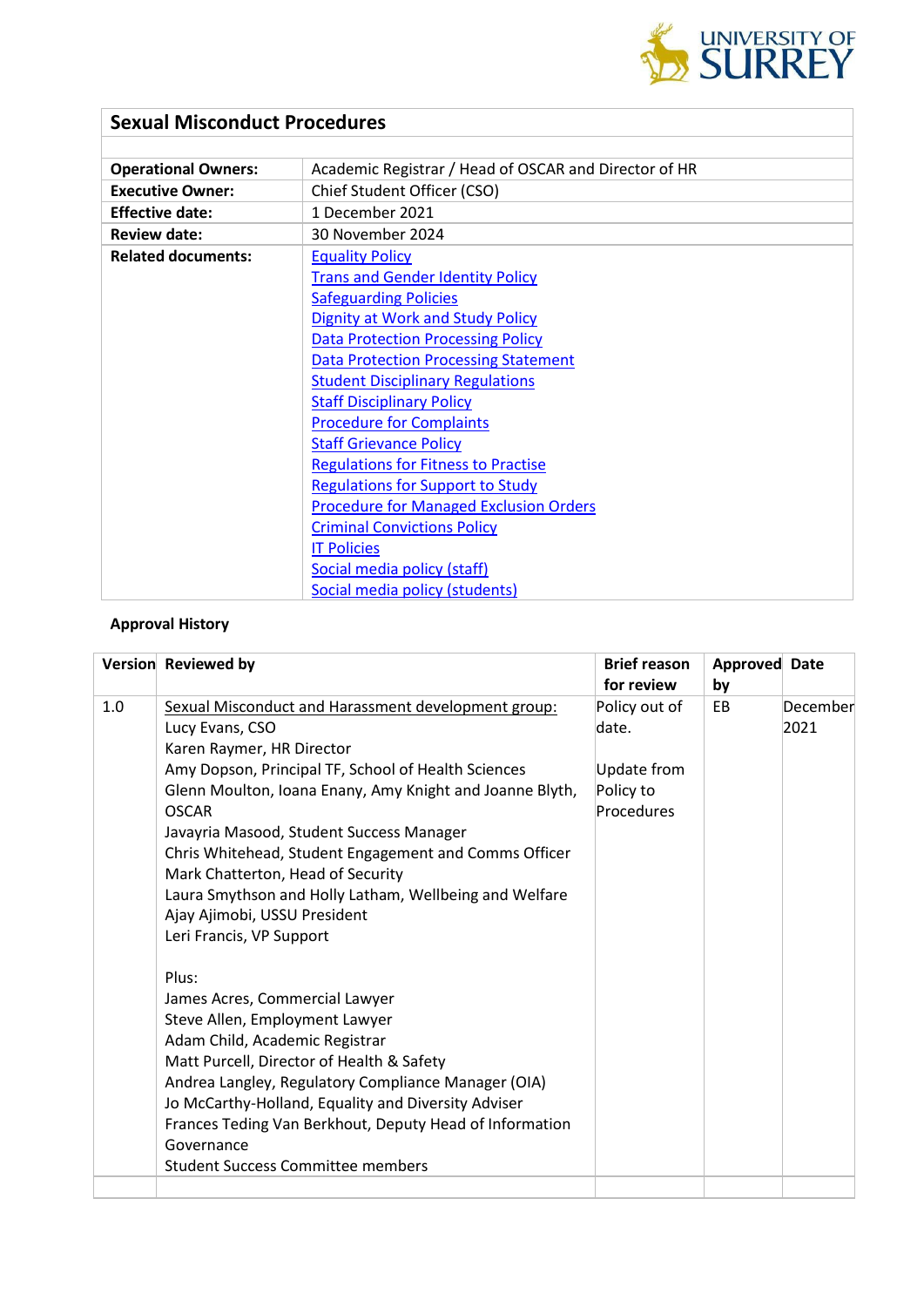# **1 Introduction**

# **1.1 Purpose**

- 1.1.1 The purpose of these *Sexual Misconduct Procedures* is to provide an accessible, coherent and fair approach for preventing, reporting and responding to allegations/incidents of Sexual Misconduct.
- 1.1.2 The University is committed to promoting a culture in which Sexual Misconduct is not tolerated, and will be thoroughly addressed to ensure a safe environment for Students, staff, and visitors.
- 1.1.3 The University recognises that incidents of Sexual Misconduct occur within the University community, and acknowledges that this can be experienced by any individual, regardless of their identity.
- 1.1.4 The main aim of this document is to provide individuals with clarity and confidence regarding the University's approach to dealing with Sexual Misconduct when it occurs. The *Sexual Misconduct Procedures* clearly demonstrate how the University responds to reports of incidents of Sexual Misconduct and what support mechanisms are in place.

#### **1.2 Scope**

- 1.2.1 All individuals have the right to live and work in an environment where they feel safe and are free from harm. The University of Surrey is committed to promoting a zero-tolerance approach to Sexual Misconduct. This means that every report of Sexual Misconduct will be treated seriously, via proportionate investigation / action, in order to promote a safe environment for Students, staff and visitors.
- 1.2.2 Sexual Misconduct will never be tolerated. Proven incidents may result in dismissal, expulsion and/or referral to the police.
- 1.2.3 These procedures should be read in conjunction with a suite of existing staff and Student policies, regulations, codes of practice and procedures:

[www.surrey.ac.uk/about/policies](https://www.surrey.ac.uk/about/policies)

#### <https://policies.surrey.ac.uk/>

Those listed at the beginning of this document will be of particular relevance.

- 1.2.4 The *Sexual Misconduct Policy* is applicable to all members of the University.
- 1.2.5 Where incidents occur involving Surrey International Study Centre (SISC) students, or Students on a professional training year (PTY) in the UK or abroad, then different parties/procedures may be involved. Advice should be sought from the Office of Student Complaints, Appeals and Regulations [\(OSCAR\)](https://www.surrey.ac.uk/office-student-complaints-appeals-and-regulation) in this instance [\(oscar@surrey.ac.uk\)](mailto:oscar@surrey.ac.uk). Support will be available to members of the University regardless of what procedure applies.
- 1.2.6 These procedures relate specifically to incidents which have occurred during an individual's period of study or work at the University of Surrey. Application of these procedures is not limited to Disclosures and Reports of incidents on University premises or during teaching/working hours.

#### **1.3 Definitions**

#### 1.3.1 Authorised Person

The individual responsible for investigating allegations (or criminally proven offences) of Sexual Misconduct, in accordance with the *[Student Disciplinary Regulations](https://www.surrey.ac.uk/quality-framework/academic-and-student-regulations)*.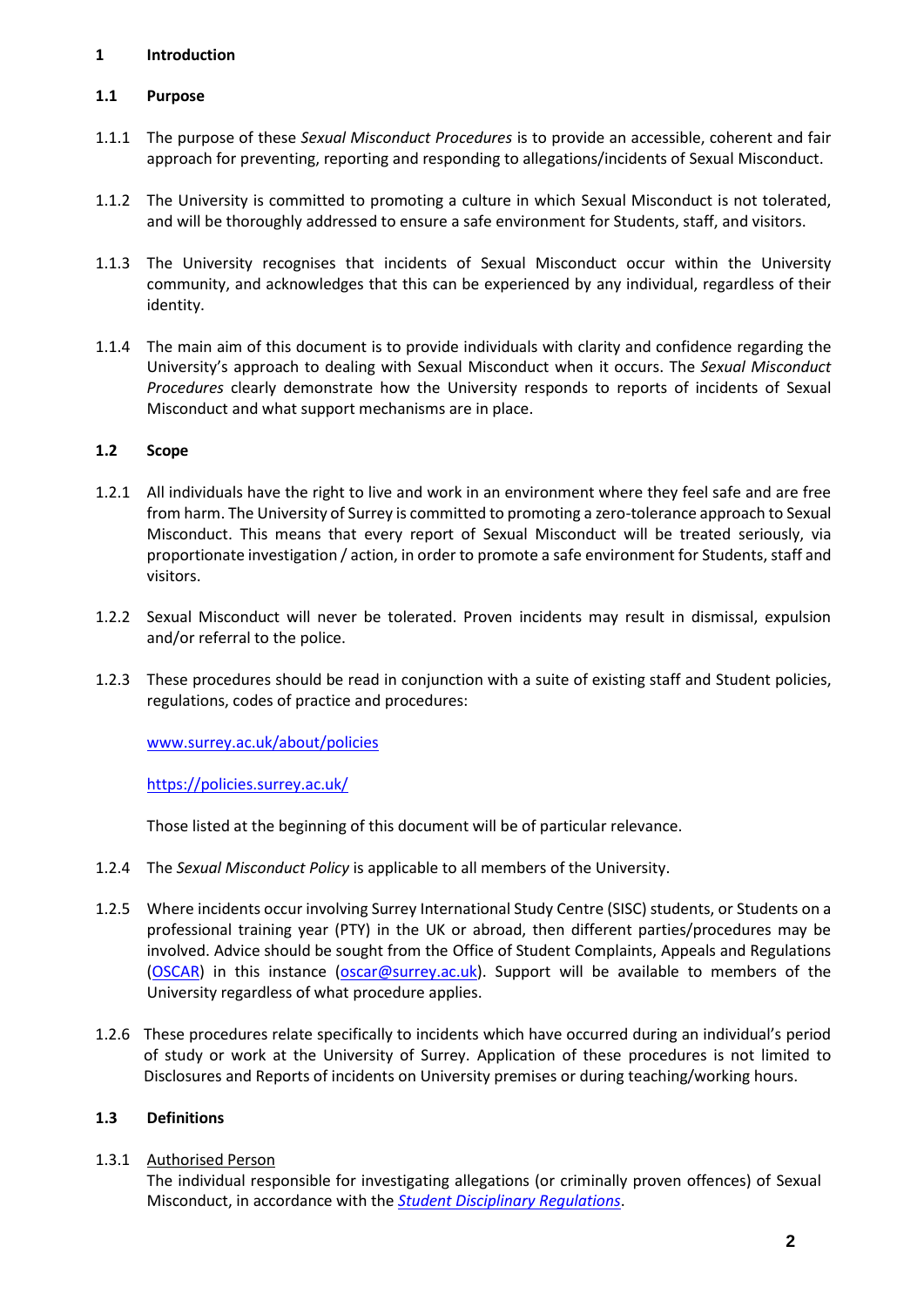# 1.3.2 Consent

Section 74 of the Sexual Offence Act 2003 defines consent as 'if (s)he agrees by choice, and has the freedom and capacity to make that choice'. [\(https://www.legislation.gov.uk/ukpga/2003/42/section/74\)](https://www.legislation.gov.uk/ukpga/2003/42/section/74)

Consent is the agreement to participate in a sexual act where the individual has both the freedom and capacity to make that decision. Consent cannot be assumed on the basis of a previous sexual experience or previously given consent, and consent may be withdrawn at any time.

# 1.3.3 Disclosure

A Disclosure is when an individual tells someone else about their experience, however, they may not necessarily want action to be taken. An individual making a Disclosure should be given time to make an informed choice about whether to make a formal report to the police or to the University. It is different from a Report.

# 1.3.4 HR Business Partner

The individual responsible for assisting with investigations (or criminally proven offences) of Sexual Misconduct, in accordance with the *[Staff Disciplinary Policy](https://surreynet.surrey.ac.uk/hr-policies-and-forms)*.

# 1.3.5 Managed Exclusion Order

A Managed Exclusion Order (MEO) is a way of managing the access of a Student to University premises and services, as well as University managed houses for a specified period of no longer than 20 working days in the first instance (MEOs can be extended). The granting of an MEO does not signify a view on the part of the University that the Student has committed an alleged offence and is considered a neutral precautionary act.

#### 1.3.6 Member(s) of the University

Current members staff<sup>1</sup>, members of Council and registered Students at the University of Surrey (including postgraduate research Students who may also be employed by the University as a member of staff).

# 1.3.7 OSCAR

The Office of Student Complaints, Appeals and Regulation.

# 1.3.8 Rape

Section 1 of the Sexual Offences Act 2003 states that the elements of Rape are: • (A) intentionally penetrates the vagina, anus or mouth of another person (B) with his penis; • (B) does not consent to the penetration, and • (A) does not reasonably believe that (B) consents. Rape is a crime of basic intent and drunkenness is not considered a defence. [\(https://www.legislation.gov.uk/ukpga/2003/42/part/1\)](https://www.legislation.gov.uk/ukpga/2003/42/part/1)

### 1.3.9 Student

The *Sexual Misconduct Policy* is applicable to the following Students:

- applicants to the University who have accepted an offer of a place;
- those registered on the Foundation Year and award-bearing programmes delivered by the University; this includes new Students who have been through the online registration process and have yet to complete the main registration process and Students on their Professional Training Year;
- those registered to study for the award of academic credit delivered by the University;
- those registered to study for non-credit bearing modules/courses and non-award-bearing programmes delivered by the University;
- those registered as a Student with another organisation operating in collaboration with the University and using University facilities, for example, Surrey International Study Centre

 $1$  For individuals who are not directly employed by the University but who are connected to the University via their employment, please refer to Section 3.4 of this document.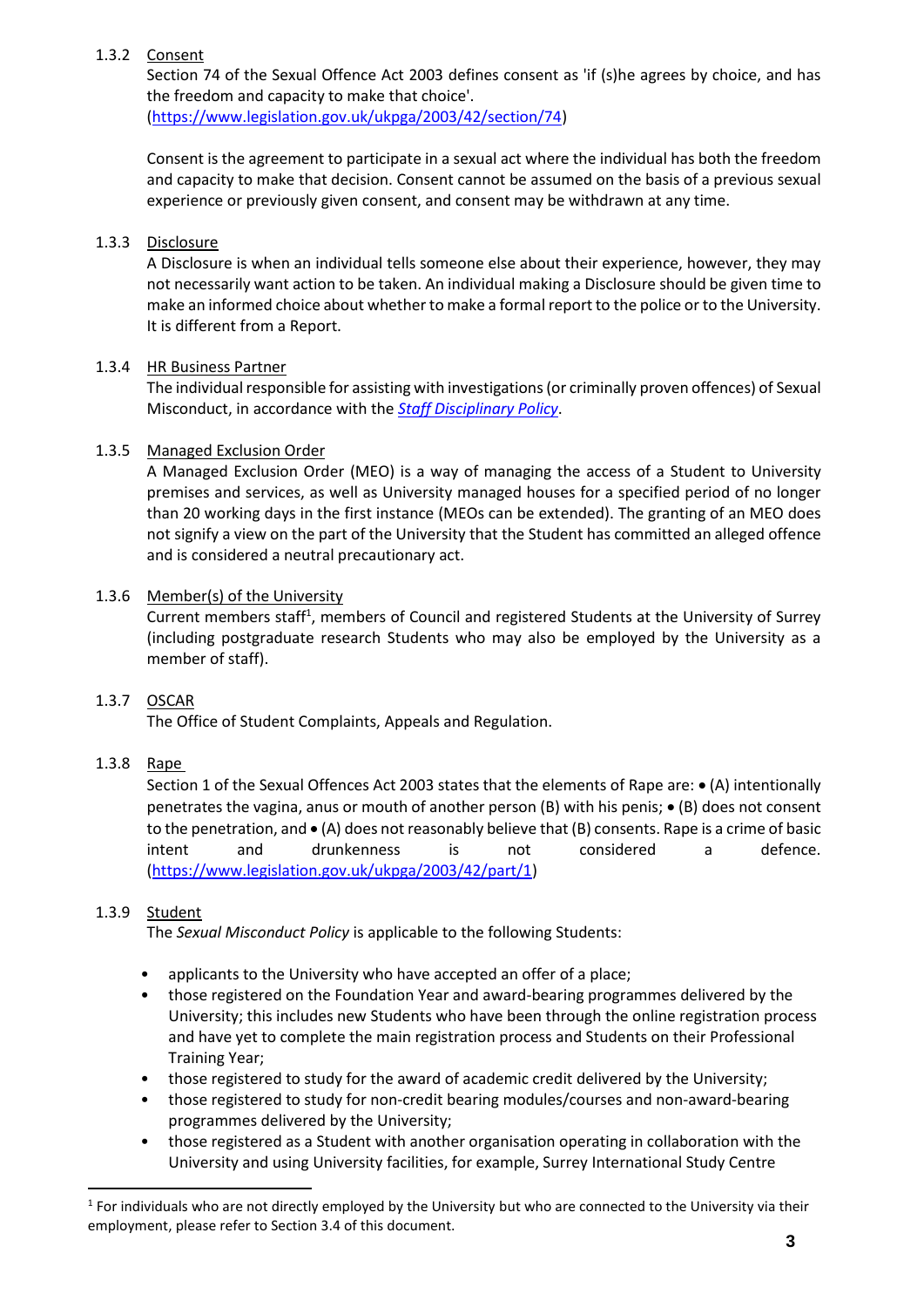$(SISC)^2$ .

# 1.3.10 Report

A Report is a way of officially lodging a complaint, to be followed up with potential action against the Responding Party. A Report can be made to the police and/or to the University. It is different from a Disclosure.

# 1.3.11 Reporting Party

The individual who has been the victim of alleged (or criminally proven) Sexual Misconduct or the person making a Report on behalf of a victim.

# 1.3.12 Responding Party

The individual alleged to have committed Sexual Misconduct (or has been found guilty of an offence of this nature in a court of law) by the Reporting Party.

# 1.3.13 Security

The Security Services Department provides an effective integrated, high-profile security presence delivering a professional and responsible service. Security cover is provided by four security teams working shifts. Each team has its own portfolio of specific responsibility. All security officers are trained in first aid to health and safety at work standards.

# 1.3.14 Sexual Assault

Section 3 of the Sexual Offences Act 2003 states that elements of the offence of sexual assault are: • A person (A) intentionally touches another person (B) • the touching is sexual • (B) does not consent to the touching, and  $\bullet$  (A) does not reasonably believe that (B) consents. [\(https://www.legislation.gov.uk/ukpga/2003/42/section/3](https://www.legislation.gov.uk/ukpga/2003/42/section/3) )

# 1.3.15 Sexual Harassment

There is no criminal offence of Sexual Harassment in English law. The types of behaviours or conduct which make up sexual harassment are varied and may include the types of conduct listed at section 1.3.16. Sexual harassment will overlap with the criminal law on sexual offences once any touching of the other person is involved for example, physical unwanted sexual advances, kissing, touching, hugging, stroking, patting of someone's clothes, body, hair, rubbing up against someone, where the touching is sexual. Some forms of sexual harassment may overlap with other criminal offences such as harassment and stalking, revenge porn.

[The Equality Act 2010 \(S26\)](https://www.legislation.gov.uk/ukpga/2010/15/section/26) defines Harassment as follows:

*(1) A person (A) harasses another (B) if—*

*(a) […]*

*(b)the conduct has the purpose or effect of— (i)violating B's dignity, or (ii)creating an intimidating, hostile, degrading, humiliating or offensive environment for B.*

# *(2) A also harasses B if—*

*(a) A engages in unwanted conduct of a sexual nature, and (b) the conduct has the purpose or effect referred to in subsection (1)(b).*

*(3) A also harasses B if—*

*(a)A or another person engages in unwanted conduct of a sexual nature or that is related to gender reassignment or sex, (b)the conduct has the purpose or effect referred to in subsection (1)(b), and*

*(c)because of B's rejection of or submission to the conduct, A treats B less favourably than A would treat B if B had not rejected or submitted to the conduct.*

<sup>&</sup>lt;sup>2</sup> This does not include attendees of the Guildford School of Acting (GSA) Saturday School, who fall under the category of 'visitors' for the purposes of this document. It is expected that GSA would consider any complaints in which the Responding Party is an attendee of the Saturday School, in accordance with its own localised procedures. If a report is made by an attendee of the Saturday School concerning a member of staff employed by GSA (or other member of the University), this would be considered in accordance with Section 3.3 of this document.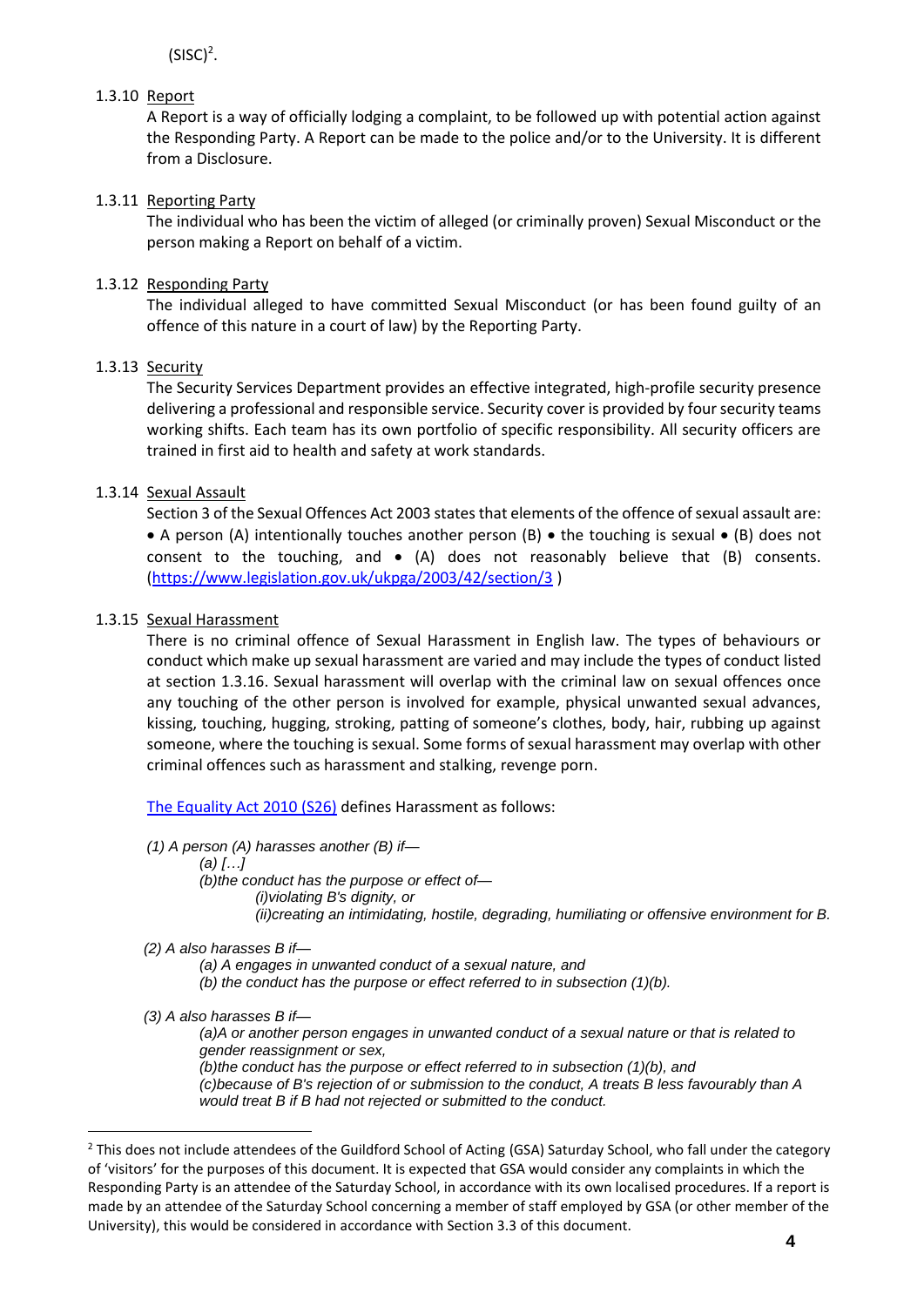*(4) In deciding whether conduct has the effect referred to in subsection (1)(b), each of the following must be taken into account—*

*(a)the perception of B; (b)the other circumstances of the case; (c)whether it is reasonable for the conduct to have that effect.*

# *(5) […]*

We understand Sexual Harassment to include (but not be limited to) domestic violence and abuse (which can also involve control, coercion, threats), and stalking.

Sexual Harassment is considered to be a form of Sexual Misconduct covered by these Procedures.

#### 1.3.16 Sexual Misconduct

The University understands the definition of **Sexual Misconduct** to be: conduct that is sexual, unwanted and causes distress, or that otherwise constitutes harassment, bullying or victimisation irrespective of whether or not intended.

Examples of Sexual Misconduct may include, but are not limited to:

- Making unwanted remarks of a sexual nature
- Physical unwanted sexual advances
- Intimidation, or promising resources or benefits in return for sexual favours
- Distributing or exhibiting private and personal explicit images or video footage of an individual without their consent (as defined by the Criminal Justice and Courts Act 2015)
- Sexual Harassment (as defined by Section 26 (2) of the Equality Act 2010)
- Sexual Assault (as defined by the Sexual Offences Act 2003)
- Rape (as defined by the Sexual Offences Act 2003)
- Unwanted conduct of a sexual nature which creates an intimidating, hostile, degrading, humiliating or offensive environment (as defined by the Equality Act 2010)
- Inappropriately showing sexual organs to another person(s)
- Arranging or participating in events which may reasonably be assumed to cause degradation and humiliation to those who have experienced sexual violence, for example inappropriately themed social events or initiations

The definition includes misconduct through any medium, including, for example, online.

Vexatious and/or malicious reporting of Sexual Misconduct will be an act of misconduct in and of itself and addressed via the appropriate process as appropriate (*Staff Disciplinary Policy / Student Disciplinary Regulation*).

#### 1.3.17 Sexual Violence Liaison Officer

A Sexual Violence Liaison Officer (SVLO) is a member of staff who has undertaken specialist training to be able to provide pro-active support and advice to Students who have experienced sexual violence. SVLOs can help an individual identify their options in relation to the support they would like to receive, either from within the University or from external organisations, as well as explaining their reporting options.

#### 1.3.18 Visitor

Any person present on University premises, including University managed houses, who is not a member of the University.

#### **2 Principles**

- 2.1 Members of the University should always treat people with dignity and respect.
- 2.2 The University maintains a zero-tolerance approach and will ensure a culture in which incidents of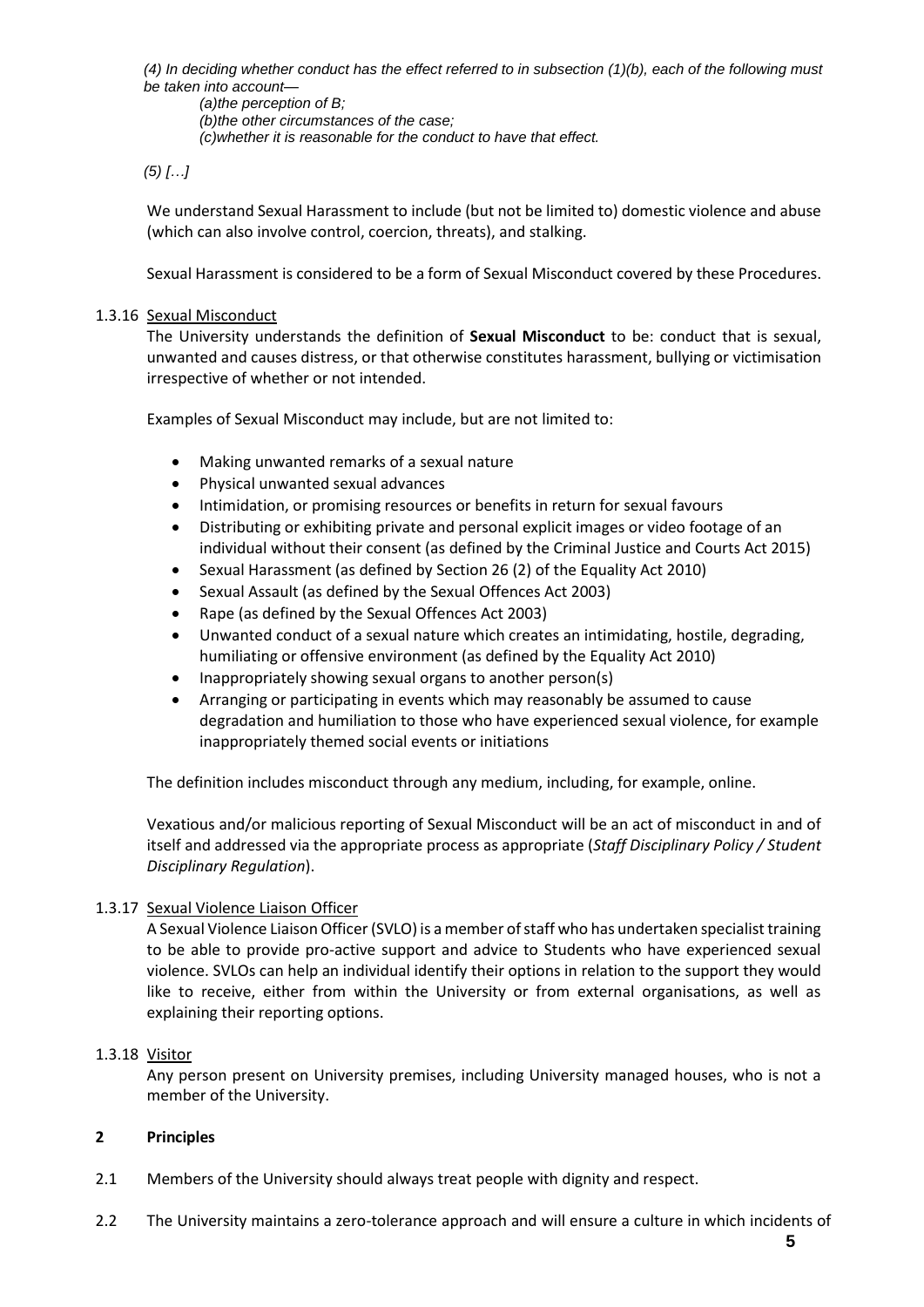Sexual Misconduct are not tolerated. The University is committed to preventing and responding to all forms of Sexual Misconduct. There are no exceptions.

- 2.3 All members of the University and visitors should be protected from Sexual Misconduct. We recognise the significant impact of this, including the potential impact on learning and employment and wellbeing.
- 2.4 The University will collaborate with the Students' Union and recognised Trade Unions to deliver a clear and consistent message that Sexual Misconduct is never tolerated. This will include work on campaigns and education.
- 2.5 An accessible and straightforward reporting mechanism will be available [\(Report + Support\)](https://reportandsupport.surrey.ac.uk/) and communicated widely and effectively to ensure engagement and accessibility for all groups.
- 2.6 Every Report of Sexual Misconduct will be responded to appropriately. Proven incidents may result in dismissal, expulsion and/or referral to the police.
- 2.7 All members of the University will be informed of these procedures.
- 2.8 There is no time limit for reporting incidents of Sexual Misconduct to the University. However, it is accepted that the passage of time is likely to make it more difficult for action to be taken.
- 2.9 Anonymous Reports may be submitted and will be considered on a case-by-case basis. Any subsequent actions would be taken in accordance with sections 3.2-3.5. It is accepted that anonymity may make it more difficult for the University to act.
- 2.10 The University cannot make a determination on criminal guilt and its internal investigations will be focused exclusively on whether a breach of internal regulations has occurred.
- 2.11 Every effort will be made to provide all individuals with confidence in the University's approach to responding to allegations of Sexual Misconduct. All staff involved in the process will always act with impartiality and discretion.
- 2.12 Appropriate support will be available to all parties. Counselling staff will be available to members of the University for specialist 1-1 support if needed.
- 2.13 Training will be offered to key members of the University staff to respond effectively to different types of Sexual Misconduct and to raise awareness of Sexual Misconduct with the purpose of preventing incidents and encouraging individuals to Report incidents safely where they do occur. Consent training will be available for Students and other initiatives will create a preventative culture.
- 2.14 Anonymised records of reported incidents of Sexual Misconduct will be maintained and reviewed periodically by the University's senior leadership team to establish whether there are trends or patterns which require further measures. The University Council will receive updates on the University's activities in relation to the prevention, reporting and response to Sexual Misconduct on at least an annual basis. This will include statistics on the type and number of Reports made and how these were resolved.

# **3 Procedures**

#### **3.1 Ways to disclose and report Sexual Misconduct**

3.1.1 Disclosures and Reports of Sexual Misconduct involving staff members, Students or visitors could be made to any member of the University. Consideration should be given by the person receiving the Disclosure or Report as to whether the Reporting Party, or any other individual(s) is at risk of immediate and/or serious harm.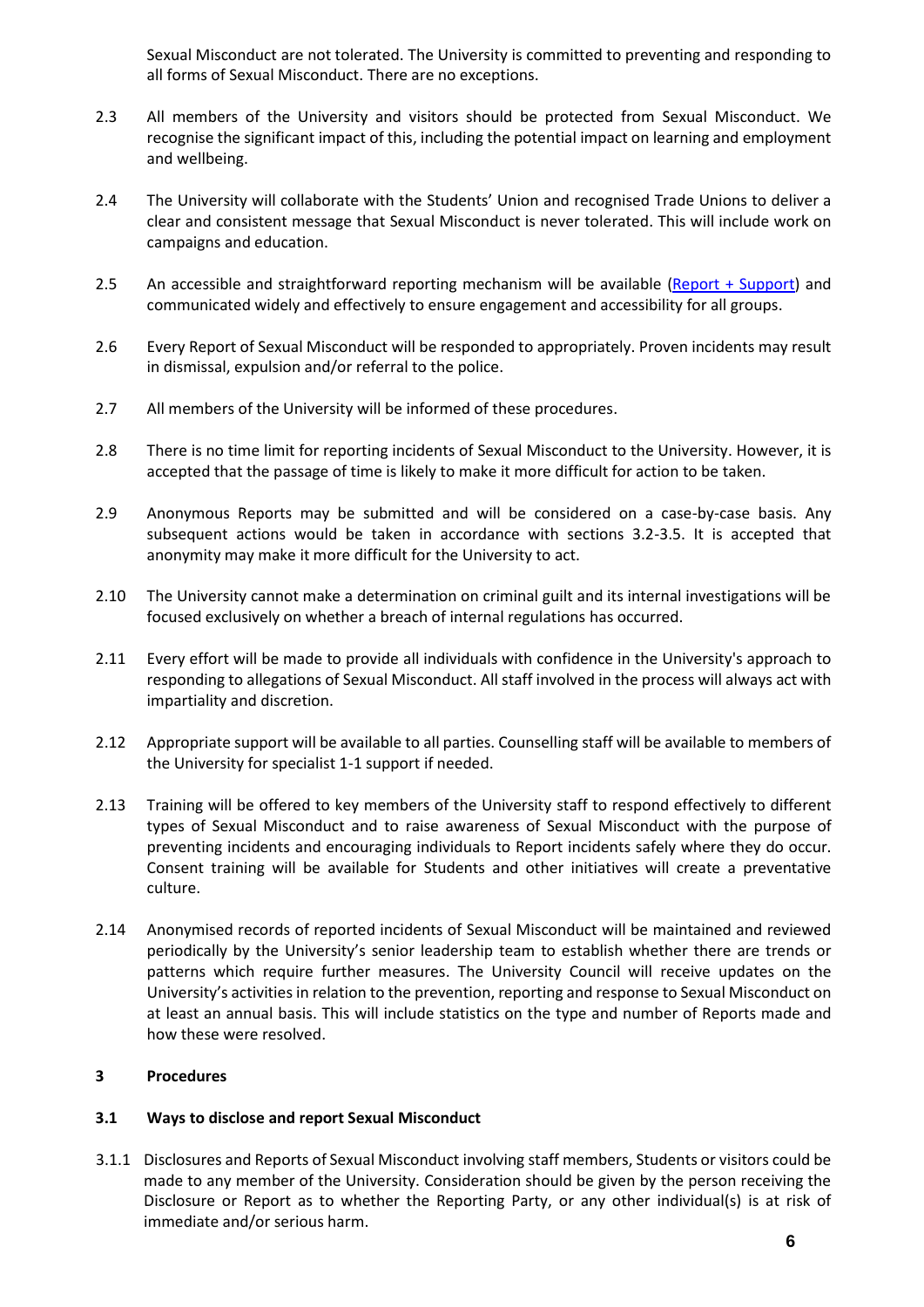- 3.1.2 If it is reasonably believed that imminent and/or serious harm is likely, Security should be notified immediately by dialing 01483 68(3333). It may be necessary for the caller or Security to also contact the police or ambulance service by dialing 999. If it is reasonably believed that imminent and/or serious harm is unlikely, the Reporting Party may still be advised to consider reporting the matter to the police.
- 3.1.3 Some members of staff are specifically trained to receive Disclosures and the University encourages individuals to disclose to these persons whenever possible (see section 3.1.4). Anyone receiving a Disclosure should only take minimal information and refer immediately to an SVLO or police/specialist service with the consent of the Reporting Party.
- 3.1.4 Any individual can disclose or report Sexual Misconduct, or seek support, via the following routes:

#### • **Report + Support - [https://reportandsupport.surrey.ac.uk:](https://reportandsupport.surrey.ac.uk/)**

A website that offers direct help and guidance in confidence. Those who submit reports with contact details hear back within three working days and receive advice and support. All submissions are treated impartially, with the appropriate level of investigation.

Report + Support is available 24 hours a day, allowing for a time and place that feels safest to the individual, with clear information about their options and signposting to appropriate support services for what they have experienced. The University monitors Report + Support during University working days between 09:00 and 17:00, Monday to Friday (only). It is not intended as an emergency response tool. In emergencies, our designated University Security team can be reached 24 hours a day, 7 days a week on 01483 683333. The Warden team are also available 24/7 to support Students in our residential accommodation.

Depending on the wishes of the Reporting Party, the Report will result in action being taken in line with a relevant procedure (as outlined in sections 3.2-3.5) and/or support services being signposted.

#### • **Centre for Wellbeing - <https://wellbeing.surrey.ac.uk/centre-for-wellbeing>**

The University's team of professional counsellors, and mental health workers offers confidential support. All members can talk through how to make a Report and what support is available. Some members of the team are SVLOs trained to receive Disclosures of Sexual Misconduct. The Centre offers ongoing counselling, referral to specialists, trauma support and referral to specialist sexual assault services such as SOLACE.

#### • **Security - [www.surrey.ac.uk/security](http://www.surrey.ac.uk/security)**

All Officers can talk through how to make a Report and what support is available. Some members of our Security team (male and female) are SVLOs trained to receive Disclosures of Sexual Misconduct.

• **Students' Union** (Students only) **- [www.ussu.co.uk](http://www.ussu.co.uk/)**

Members of staff can talk through how to make a Report and what support is available. Some members of our Students' Union team are SVLOs trained to receive Disclosures of Sexual Misconduct.

• **Personal Tutor / Supervisor** (Students only)

Personal Tutors and Supervisors will not have received specialist training to receive Disclosures of Sexual Misconduct. However, they will be able to signpost the reporting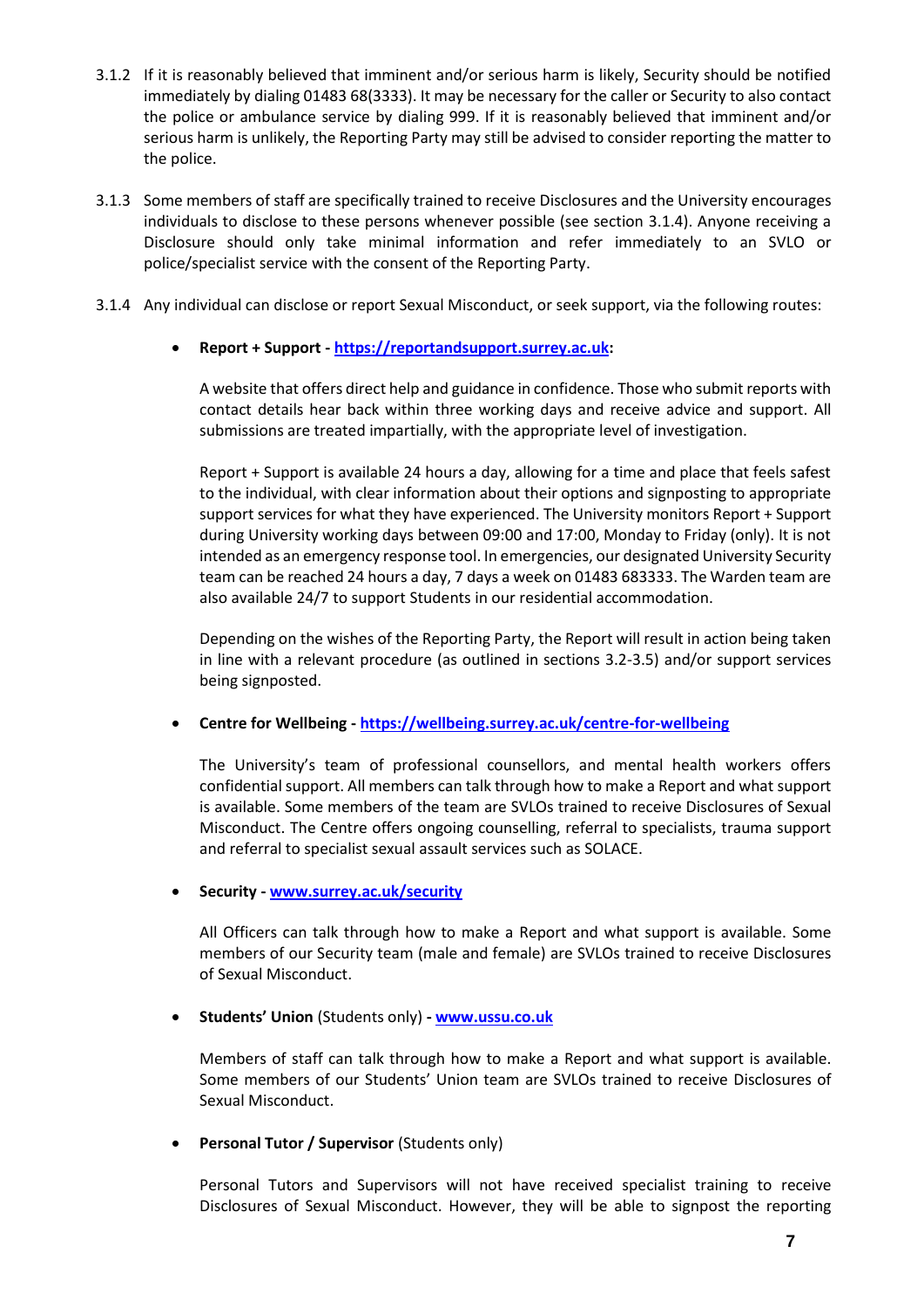options and what support is available as this will be explained as part of their Personal Tutor training.

**Line Manager** (staff only)

Line Managers will not normally have received specialist training to receive Disclosures of Sexual Misconduct. However, they will be able to signpost the reporting options (such as Report + Support) and the support outlined in section 6.

• **Human Resources Department** (staff only) - [https://surreynet.surrey.ac.uk/staff](https://surreynet.surrey.ac.uk/staff-services/human-resources)[services/human-resources](https://surreynet.surrey.ac.uk/staff-services/human-resources)

Some members of our Human Resources team are trained to receive Disclosures of Sexual Misconduct. All members of the team can talk through how to make a Report and what support is available.

• **Trade unions** (staff only) - <https://surreynet.surrey.ac.uk/staff-services/trade-unions>

Trade unions are organised groups of workers who come together to support each other in the workplace. The University of Surrey recognises three campus trade unions: Unison, UCU and Unite. Trade union representatives will not normally have received specialist training to receive Disclosures of Sexual Misconduct. However, they will be able to signpost the reporting options and what support is available.

- 3.1.5 Reporting Parties are encouraged to review the Report + Support [website](https://reportandsupport.surrey.ac.uk/support/i-think-ive-been-sexually-assaulted) which contains advice about how to report to the police. This includes information on the Sexual Assault Referral Centre [\(SARC\)](https://www.surreysolace.org/), police procedures and important information on time limits for criminal cases and the preservation of evidence. It also contains information on anonymous reports vi[a Crimestoppers.](https://crimestoppers-uk.org/give-information/forms/give-information-anonymously)
- 3.1.6 Students who are convicted of criminal offences, regardless of whether the offence relates to the University, may be required to report these to the University in accordance with the *[Criminal](https://www.surrey.ac.uk/office-student-complaints-appeals-and-regulation/declaration-criminal-convictions)  [Convictions Policy](https://www.surrey.ac.uk/office-student-complaints-appeals-and-regulation/declaration-criminal-convictions)*. Students on some Regulated Courses (for example those regulated by the Nursing & Midwifery Council (NMC) or the Health and Care Professions Council (HCPC)) are also required to disclose charges and pending charges. It is the Student's responsibility to seek advice, for example from [OSCAR,](https://www.surrey.ac.uk/office-student-complaints-appeals-and-regulation) at the earliest opportunity.
- 3.1.7 It is accepted that each incident of alleged Sexual Misconduct will be different and that an individual approach to responding to Reports may be required. Reports will be considered on a case-by-case basis. The actions below will be considered standard in the majority of cases.

# **3.2 Reports where the Responding Party is a Student**

- 3.2.1 Where a Report is received by the University making allegations against a Student, action will be taken in accordance with the *[Student Disciplinary Regulations](https://www.surrey.ac.uk/quality-framework/academic-and-student-regulations)* or *[Regulations for Fitness to Practise](https://www.surrey.ac.uk/quality-framework/academic-and-student-regulations)* (for Students studying Regulated Courses).
- 3.2.2 The Report will be investigated by an Authorised Person (normally the Head of Security or their nominee) in accordance with the *[Student Disciplinary Regulations](https://www.surrey.ac.uk/quality-framework/academic-and-student-regulations)*. If the matter is progressed via the *[Regulations for Fitness to Practise](https://www.surrey.ac.uk/quality-framework/academic-and-student-regulations)*, the relevant Faculty will appoint an appropriate investigator. Investigations will be conducted by persons independent of the parties concerned.
- 3.2.3 Consideration will be given by the Authorised Person upon receipt of the Report, in conjunction with OSCAR, as to whether a Managed Exclusion Order should be sought. If the Responding Party resides in University accommodation, this may involve a move to alternative accommodation off or on campus. The Responding Party has the right to appeal against the terms of a Managed Exclusion Order. The process to be followed is outlined in the *[Procedure for Managed Exclusion Orders.](https://www.surrey.ac.uk/office-student-complaints-appeals-and-regulation/managed-exclusion-orders)*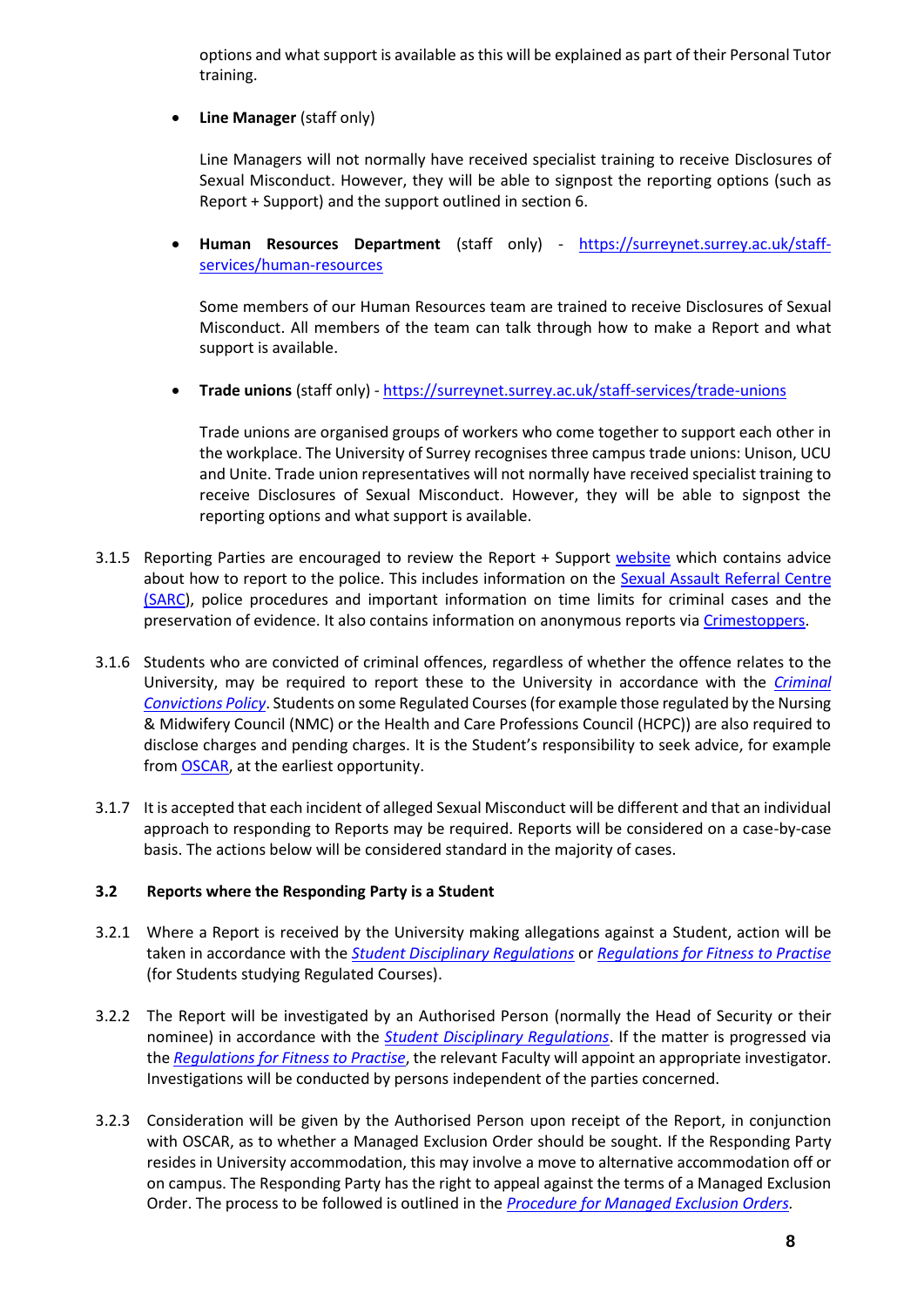- 3.2.4 The Authorised Person or investigator will normally have an initial meeting with the Reporting Party at the earliest opportunity. Within this meeting, the Reporting Party has the following options available to them (more than one option can be taken):
	- Request the University formally investigates the incident. Informal resolution of allegations of this nature is not normally appropriate and will not normally be recommended.
	- Report the incident to the Police, if not already done so.
	- Initiate support via Centre for Wellbeing and/or external agencies.
	- Take no further action at this time<sup>3</sup>.
- 3.2.5 A procedure will be agreed for timely communications with reporting and responding parties.
- 3.2.6 Once the Authorised Person or investigator has completed their investigation, a minor misconduct sanction may be issued<sup>4</sup>. The Responding Party may appeal against any findings or sanctions<sup>5</sup>. The Reporting Party does not have the right to appeal the outcome.
- 3.2.7 Alternatively, the matter may be referred for consideration by a Student Disciplinary Panel or Fitness to Practise Panel as a potentially major breach of University regulations. It is also possible that no further action will be taken at this point if there is insufficient evidence to support the allegation(s). The Responding Party is entitled to be accompanied at any such Panel hearing by a friend or a member of the Students' Union.
- 3.2.8 Panel members will be independent of the investigatory process and are asked to declare any potential conflict of interest. One of the Panel members will be a representative of the Students' Union. Witnesses may be invited to attend the hearing, and this could include the Reporting Party. If the Reporting Party attends the hearing, measures will be put into place to safeguard this individual.
- 3.2.9 Student Disciplinary Panel and Fitness to Practise Panel hearings are conducted in accordance with the *[Procedure for Hearings by Panel,](https://www.surrey.ac.uk/quality-framework)* possible outcomes include but are not limited to warnings, expulsion, suspension from studies, and exclusion. The Responding Party may appeal against any findings or sanctions. The Reporting Party does not have the right to appeal the outcome.

# **3.3 Reports where the Responding Party is a member of staff<sup>6</sup>**

- 3.3.1 Where a Report is received by the University making allegations against a member of staff, action will be taken in accordance with the *[Staff Disciplinary Policy](https://surreynet.surrey.ac.uk/hr-policies-and-forms)*. Investigations will be conducted by persons independent of the parties concerned.
- 3.3.2 A Human Resources Business Partner/Advisor will normally have an initial meeting with the Reporting Party. Within this meeting, the Reporting Party has the following options available to them (more than one option can be taken):
	- Request the University formally investigates the incident. Informal resolution of allegations of this nature is unlikely to be appropriate and will not normally be recommended.

<sup>&</sup>lt;sup>33</sup> In accordance with section 4.4., the University reserves the right to refer a matter to the police if is assessed at any point that the Reporting Party and/or others are at risk of harm to themselves or from others. This would usually be discussed with the Reporting Party.

<sup>4</sup> In accordance with the *[Student Disciplinary Regulations](https://www.surrey.ac.uk/quality-framework/academic-and-student-regulations)*

<sup>5</sup> In accordance with the *[Student Disciplinary Regulations](https://www.surrey.ac.uk/quality-framework/academic-and-student-regulations)*

<sup>6</sup> This includes members of the University Council.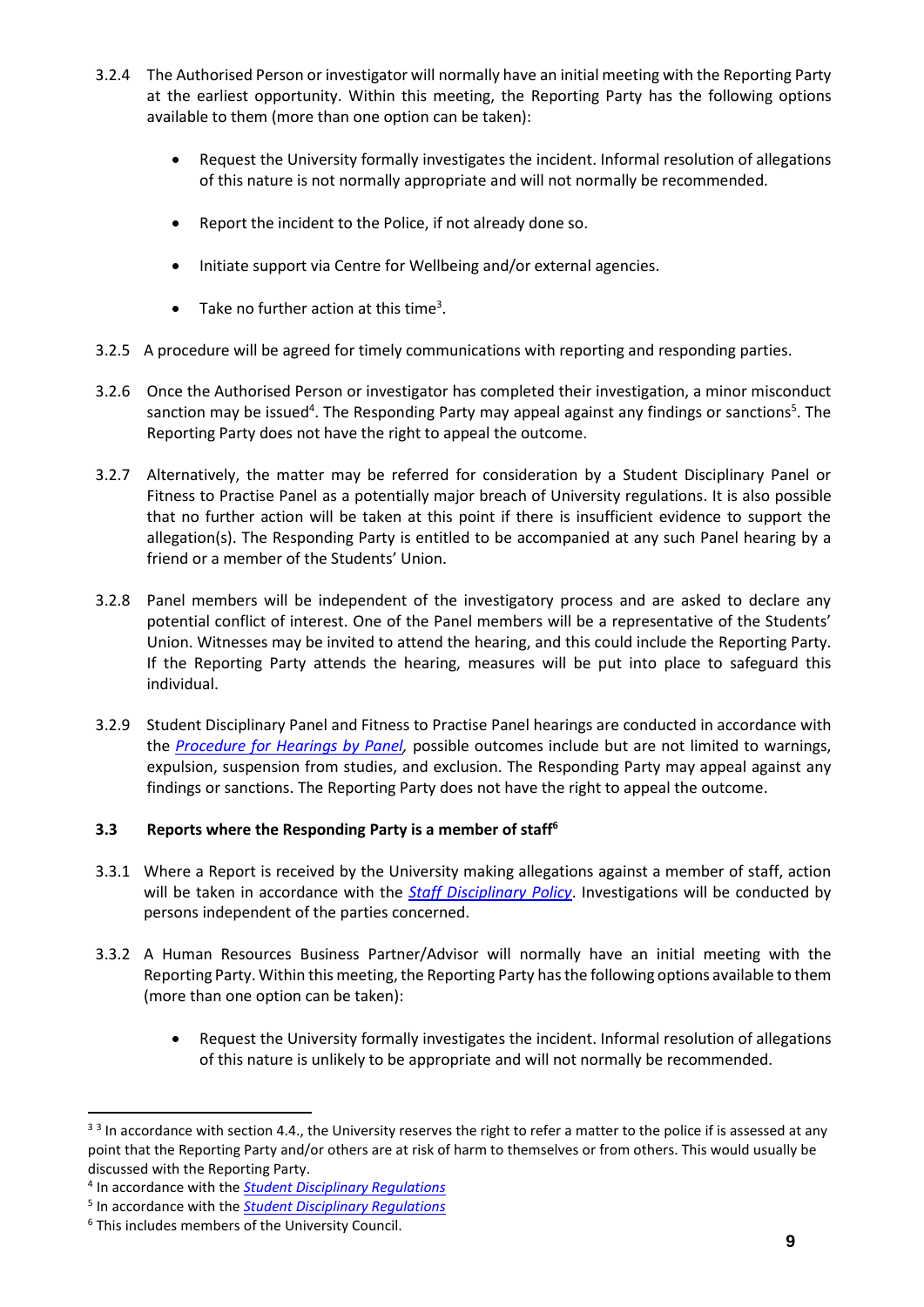- Report the incident to the Police, if not already done so.
- Initiate support via Centre for Wellbeing and/or external agencies.
- Take no further action at this time<sup>7</sup>.
- 3.3.3 To support all parties, neutral precautionary measures may be implemented (including, but not limited to, a no contact instruction for both parties and boundaries within University academic units or service areas).
- 3.3.4 During the investigation, the investigating manager and HR Business Partner/Advisor will assess the risk, and this may result in the Responding Party being suspended from work in accordance with the *[Staff Disciplinary Policy](https://surreynet.surrey.ac.uk/hr-policies-and-forms)*. A suspension does not signify a view on the part of the University that the Responding Party has committed an alleged offence.
- 3.3.5 A procedure will be agreed for timely communications with Reporting and Responding parties.
- 3.3.6 The investigating manager along with the Human Resources Business Partner will decide if following the investigation, there is a disciplinary case to answer. This could result in no further action, an informal warning or the matter being referred to a Disciplinary Panel hearing.
- 3.3.7 Hearings are conducted in accordance with the *[Staff Disciplinary Policy](https://surreynet.surrey.ac.uk/hr-policies-and-forms)*. Disciplinary Panel members will be independent of the investigatory process and are asked to declare any potential conflict of interest. Witnesses may be invited to attend the hearing, and this could include the Reporting Party. If the Reporting Party attends the hearing, measures will be put into place to safeguard this individual. Possible outcomes of Disciplinary Panel hearings include no further action, first written warning, final written warning, and dismissal. The Responding Party may appeal against any findings or sanctions. The Reporting Party does not have the right to appeal the outcome.

# **3.4 Reports where the Responding party is indirectly employed by the University/undertaking a service for the University**

- 3.4.1 Where the Responding party is not directly employed by the University but has a connection to the University via their employment, the University will consider whether it would be proportionate in the circumstances to notify that employer and/or to end the working relationship with the individual or their employer. This will be treated on a case-by-case basis and normally after receiving advice from the Human Resources and/or Governance and Risk Assurance Departments. Examples of individuals who may fall into this category include, but are not limited to:
	- Contractors;
	- Agency staff;
	- Franchise staff and similar (e.g. Simply Fresh staff);
	- People who perform a service to the University away from our campus (e.g. a lecturer at an overseas University where a Surrey Student is on Exchange).
- 3.4.2 If appropriate, the University may also take action in accordance with Section 3.5 of this document.

# **3.5 Reports where the Responding Party is a member of the public**

- 3.5.1 Where a Report is received by the University making allegations against a member of the public, the Head of Security (or their nominee) will consider the appropriateness of a banning order.
- 3.5.2 The Head of Security will normally have an initial meeting with the Reporting Party. Within this

 $<sup>7</sup>$  In accordance with section 4.4., the University reserves the right to refer a matter to the police if is assessed at any</sup> point that the Reporting Party and/or others are at risk of harm to themselves or from others. This would usually be discussed with the Reporting Party.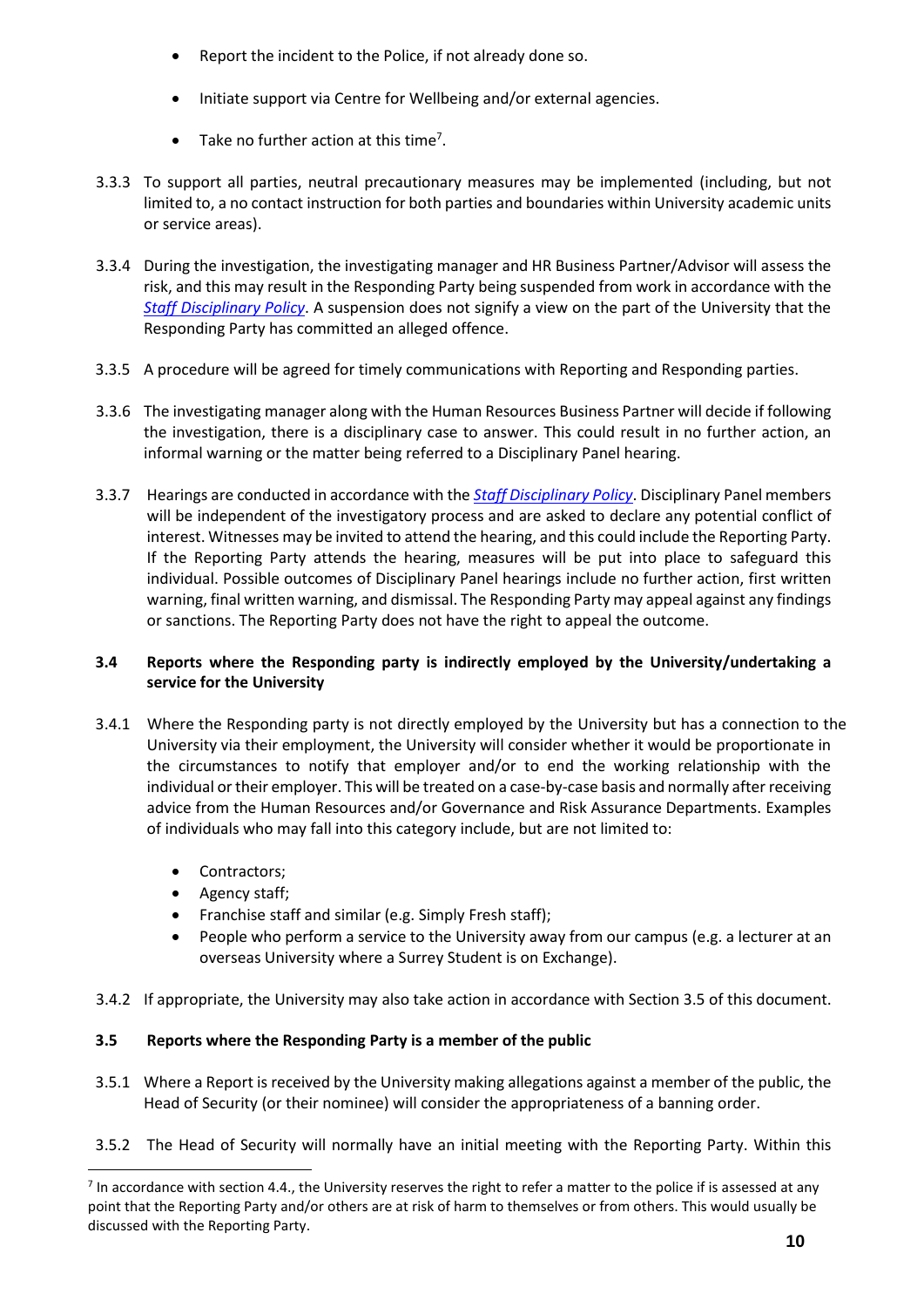meeting, the Reporting Party has the following options available to them (more than one option can be taken):

- Report the incident to the Police, if not already done so.
- Initiate support via Centre for Wellbeing and/or external agencies.
- Take no action at this time<sup>8</sup>.

# **4 Police involvement, criminal proceedings and safeguarding**

- 4.1 If a matter has been reported to the police, the Authorised Person/investigator, or Human Resources Business Partner/Advisor, should confer with the relevant authority. In this case, if it is advised that, to continue with its internal procedures would hinder or prejudice an investigation by the police, or criminal legal action, the University would normally pause its own internal action until such time as the investigating body advises that it is appropriate to proceed. This may result in a delay before action can be taken by the University.
- 4.2 If a case is being considered under criminal proceedings, the University reserves the right to decide to suspend its investigation until any criminal investigation or judicial proceedings has concluded. This may result in a delay before action is taken by the University.
- 4.3 A decision by the Police or Crown Prosecution Service (or other law enforcement agency) to take no further action in relation to a criminal matter, or an acquittal at a trial, does not preclude the University from taking action under its own procedures. The University cannot make a determination on criminal guilt and its internal investigations will be focused exclusively on whether a breach of internal regulations has occurred. Where an individual has been convicted of a criminal offence or accepts a Police caution, the conviction/caution will be taken as conclusive evidence that the behaviour took place and no further investigation shall be required by the University. However, such cases may still be referred to the relevant University internal procedure (*Staff Disciplinary Policy, Student Disciplinary Regulations, Regulations for Fitness to Practise*) and this may result in a sanction being applied.
- 4.4 The University reserves the right to refer a matter to the police if it is assessed at any point that the Reporting Party and/or others are at risk of harm to themselves or from others. This would usually be discussed with the Reporting Party and after giving due consideration to their wellbeing. In some circumstances the interests of time and safety will not allow this.
- 4.5 If the Reporting or Responding Party is a child (under 18) the University Safeguarding Officer will review the incident with reference to the Universit[y Child Protection and Adults at Risk Policy.](https://www.surrey.ac.uk/about/policies/safeguarding)

# **5 Confidentiality and information sharing**

- 5.1 Confidentiality will be maintained, where possible, in recognition of the sensitive nature of allegations/Reports. Throughout all proceedings, the University will act in compliance with data protection legislation. It may be necessary to share sensitive information in order to facilitate an investigation (see Section 5.4). Details of relevant privacy notices can be found here: <https://www.surrey.ac.uk/student-support-services-privacy-notice>
- 5.2 Under data protection legislation the University may share personal data with the consent of the data subject, unless there is a stated exception (see 5.3 below). If, during any proceedings in which an individual is involved, they request access to such data as being relevant to the proceedings, the individual should be referred to the "Make a Privacy Request" web form at:

<sup>&</sup>lt;sup>88</sup> In accordance with section 4.4., the University reserves the right to refer a matter to the police if is assessed at any point that the Reporting Party and/or others are at risk of harm to themselves or from others. This would usually be discussed with the Reporting Party.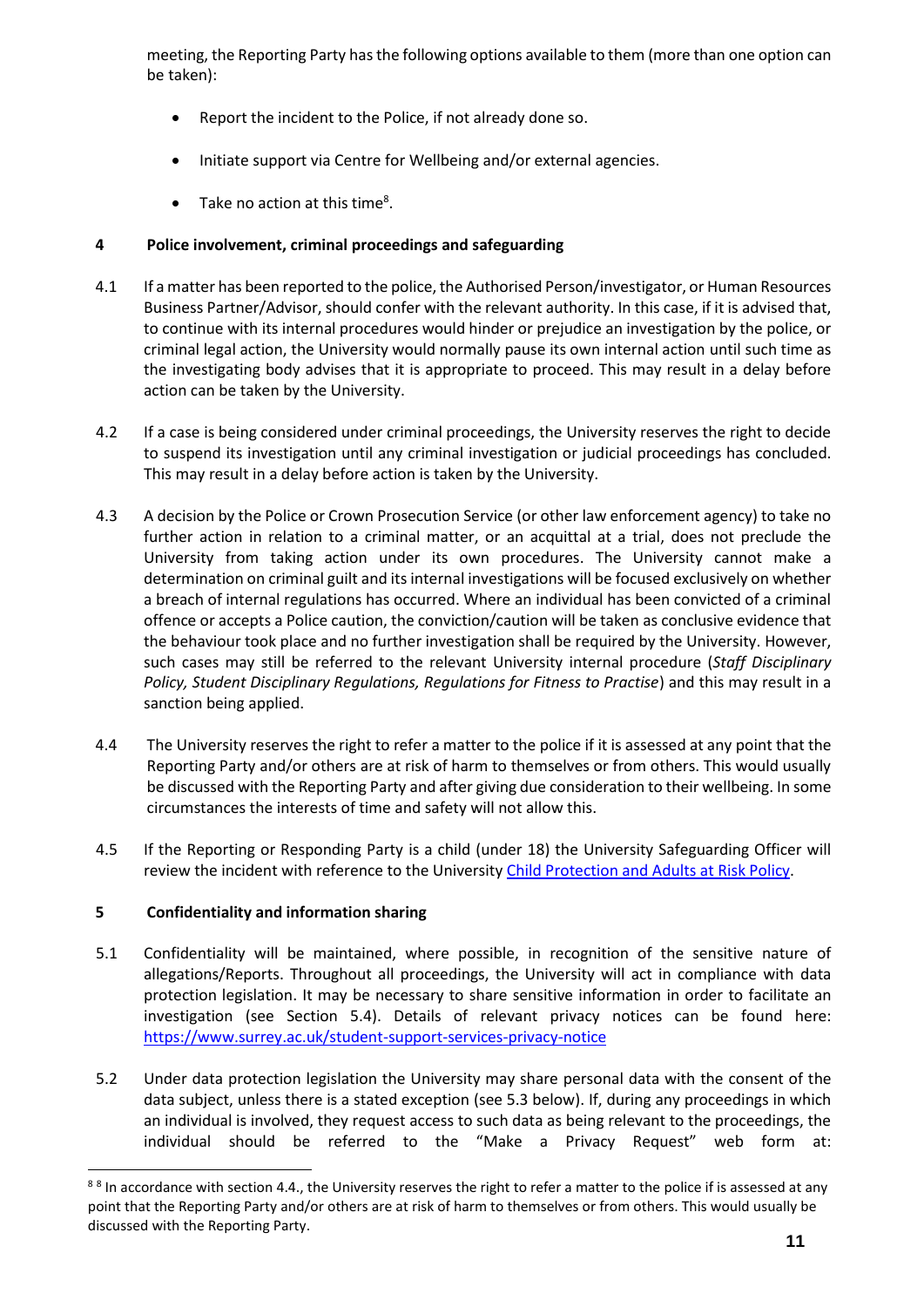#### [https://www.surrey.ac.uk/information-governance/make-privacy-request.](https://www.surrey.ac.uk/information-governance/make-privacy-request)

- 5.3 In exceptional circumstances, information may be shared with appropriate authorities, including external entities (e.g. Police, Social Services), without the consent of the data subject. This includes, but is not limited to, where it is necessary to protect the vital interests of the data subject and/or where a safeguarding concern has been raised. This may include information of a personal and/or sensitive nature. With respect to safeguarding concerns, this would normally be in consultation with the University's Safeguarding Officer.
- 5.4 Information, including that of a personal and/or sensitive nature (special category data), may be shared between members of University staff, and/or members of staff of the Surrey International Study Centre (SISC), and/or other appropriate authorities/institutions, where there is an appropriate lawful basis for the sharing and it is deemed necessary, in order to facilitate the effective functioning of the University's policies and procedures, and/or to ensure the safety of members of, and visitors to, the University, in accordance with relevant privacy notices.
- 5.5 If a Reporting Party, or other interested party, wishes to gain access to information pertaining to a case that has been administered, in full or part, by OSCAR or Human Resources, then they may make a request to OSCAR/Human Resources, and this will be considered on a case-by-case basis. An assessment will be made as to the potential risks/benefits to all concerned parties of sharing the requested information. This could include, but is not limited to, the outcome of a student/staff Disciplinary Panel hearing, or matters concerning an investigation. This would be in accordance with relevant privacy notices, and normally in consultation with the Information and Governance team, if appropriate.
- 5.6. A failure to appropriately respect confidentiality and/or data protection requirements could result in disciplinary action being taken against that individual.
- 5.7 Anonymised aggregated information concerning Student Disciplinary, Fitness to Practise, or other student/staff casework, may be shared publicly, and/or form part of training exercises, where such information is considered to be of wider interest or relevance. This would be in accordance with relevant privacy notices, and normally in consultation with the Information and Governance team, if appropriate.

# **6 Support and advice**

#### **6.1 Support**

- 6.1.1 Support is available for all members of the University regardless of whether a formal Report or complaint is made and irrespective of the outcome of any investigation. Both Reporting and Responding parties have equitable access to internal and external support and they will each have a member of staff assigned to them to offer welfare and pastoral support.
- 6.1.2 The Report + Support [website](https://reportandsupport.surrey.ac.uk/support/what-support-is-available-if-ive-been-sexually-assaulted) contains comprehensive information on the variety of support available to anyone involved in incidents of Sexual Misconduct (for example the Reporting Party, Responding Party and witnesses).

[Report + Support](https://reportandsupport.surrey.ac.uk/) is a website that offers direct help and guidance in confidence. Those who submit Reports with contact details hear back within three working days and receive advice and support. All submissions are treated impartially, with the appropriate level of investigation.

[Report + Support](https://reportandsupport.surrey.ac.uk/) is available 24 hours a day, allowing for a time and place that feels safest to the individual, with clear information about their options and signposting to appropriate support services for what they have experienced. The University monitors Report + Support during University working days between 09:00 and 17:00, Monday to Friday (only). It is not intended as an emergency response tool. In emergencies, our designated University Security team can be reached 24 hours a day, 7 days a week on 01483 683333. The Warden team are also available 24/7 to support Students